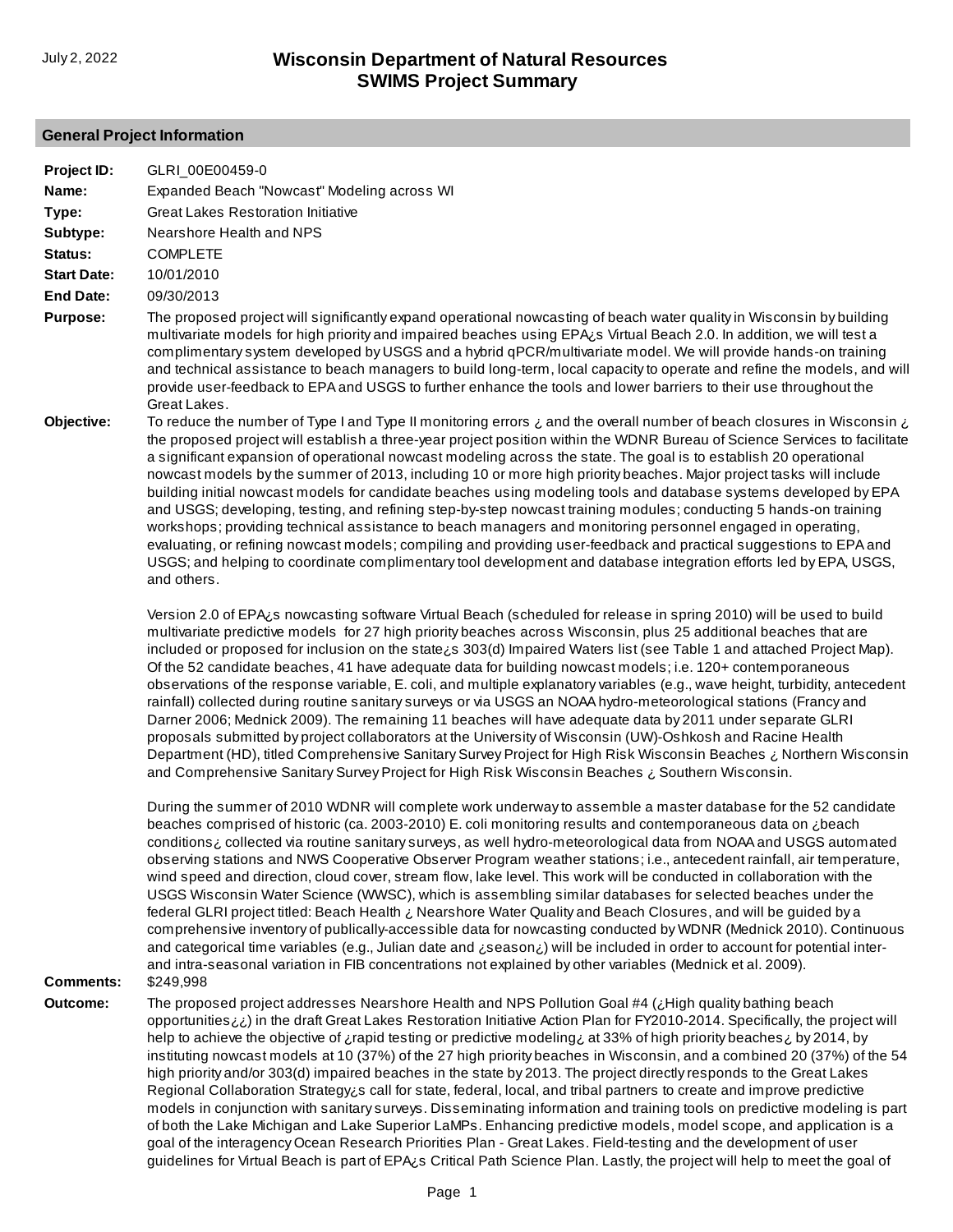## **SWIMS Project Summary** July 2, 2022 **Wisconsin Department of Natural Resources**

the Wisconsin Great Lakes Strategy goal of reducing closure dates at high priority beaches by 10% from base year 2006. The baseline accuracy assessment described under Project Background (Section 8) and numerous beach[specific studies \(previously cited\) strongly suggest that nowcast modeling will result in an overall reduction in beach](http://prodoasint.dnr.wi.gov/swims/viewPlan.do?id=37702678)  closures.

#### **Study Design:**

#### **QA Measures:**

| <b>People</b>                                                                                                                                                                                                                                                                                                                                                                                                                                                                                                                                                                                                                                                                                                                                                                                                                                                                                                                                                                                                                                                                                                                            |                                                            |                                 |                                            |                                                              |                 |
|------------------------------------------------------------------------------------------------------------------------------------------------------------------------------------------------------------------------------------------------------------------------------------------------------------------------------------------------------------------------------------------------------------------------------------------------------------------------------------------------------------------------------------------------------------------------------------------------------------------------------------------------------------------------------------------------------------------------------------------------------------------------------------------------------------------------------------------------------------------------------------------------------------------------------------------------------------------------------------------------------------------------------------------------------------------------------------------------------------------------------------------|------------------------------------------------------------|---------------------------------|--------------------------------------------|--------------------------------------------------------------|-----------------|
| <b>Role</b><br>Name<br>DINSMORE, DONALEA<br>MEDNICK, ADAM C                                                                                                                                                                                                                                                                                                                                                                                                                                                                                                                                                                                                                                                                                                                                                                                                                                                                                                                                                                                                                                                                              | <b>Status</b><br>COORDINATOR ACTIVE<br>PROJECT_LEAE ACTIVE | <b>Start Date</b><br>12/20/2010 | <b>End Date</b><br>10/01/2010 12/31/2099   | Organization<br><b>Wisconsin DNR</b><br><b>Wisconsin DNR</b> | <b>Comments</b> |
| <b>Project Statuses</b>                                                                                                                                                                                                                                                                                                                                                                                                                                                                                                                                                                                                                                                                                                                                                                                                                                                                                                                                                                                                                                                                                                                  |                                                            |                                 |                                            |                                                              |                 |
| <b>Reported By</b><br>Date<br>01/19/2011<br>DONALEA DINSMORE                                                                                                                                                                                                                                                                                                                                                                                                                                                                                                                                                                                                                                                                                                                                                                                                                                                                                                                                                                                                                                                                             | <b>Status</b><br>Progress: 0-25% Complete                  |                                 | <b>Comments</b><br>Approved QAPP submitted |                                                              |                 |
| <b>Project Status Detail</b>                                                                                                                                                                                                                                                                                                                                                                                                                                                                                                                                                                                                                                                                                                                                                                                                                                                                                                                                                                                                                                                                                                             |                                                            |                                 |                                            |                                                              |                 |
| <b>Answer Set: DEFAULT</b>                                                                                                                                                                                                                                                                                                                                                                                                                                                                                                                                                                                                                                                                                                                                                                                                                                                                                                                                                                                                                                                                                                               |                                                            |                                 |                                            |                                                              |                 |
| Question                                                                                                                                                                                                                                                                                                                                                                                                                                                                                                                                                                                                                                                                                                                                                                                                                                                                                                                                                                                                                                                                                                                                 |                                                            | <b>Answer</b>                   |                                            |                                                              |                 |
| 1. Reporting Timeframe (Q1) (Q2) (Q3) (Q4):<br>2. Amount expended this reporting period:<br>3. Subcontracts or subgrants awarded this reporting period:<br>4. QAPP (Project Plan) status:<br>5. Local services and/or products purchased this reporting<br>period:<br>6. Number of jobs created this reporting period:<br>7. Work accomplished this reporting period:<br>8. Work goals for coming reporting period:<br>1. Reporting Timeframe Month/Year to Month/Year (Oct-Mar or<br>Apr-Sept):<br>2. Quality Documentation status (respond NA if not required):<br>3. Describe work performed during this reporting period<br>relating to the activities from the grant workplan (Previous 6<br>months):<br>4. GLRI Action Plan metric(s) accomplished and numerical<br>progress during this reporting period:<br>5. GLRI Action Plan metric(s) accomplished and numerical<br>progress since project start (total complete to date):<br>6. Percentage (estimate) of project work completed during this<br>reporting period:<br>7. Percentage (estimate) of project work completed since the<br>project start (total complete to date): |                                                            |                                 |                                            |                                                              |                 |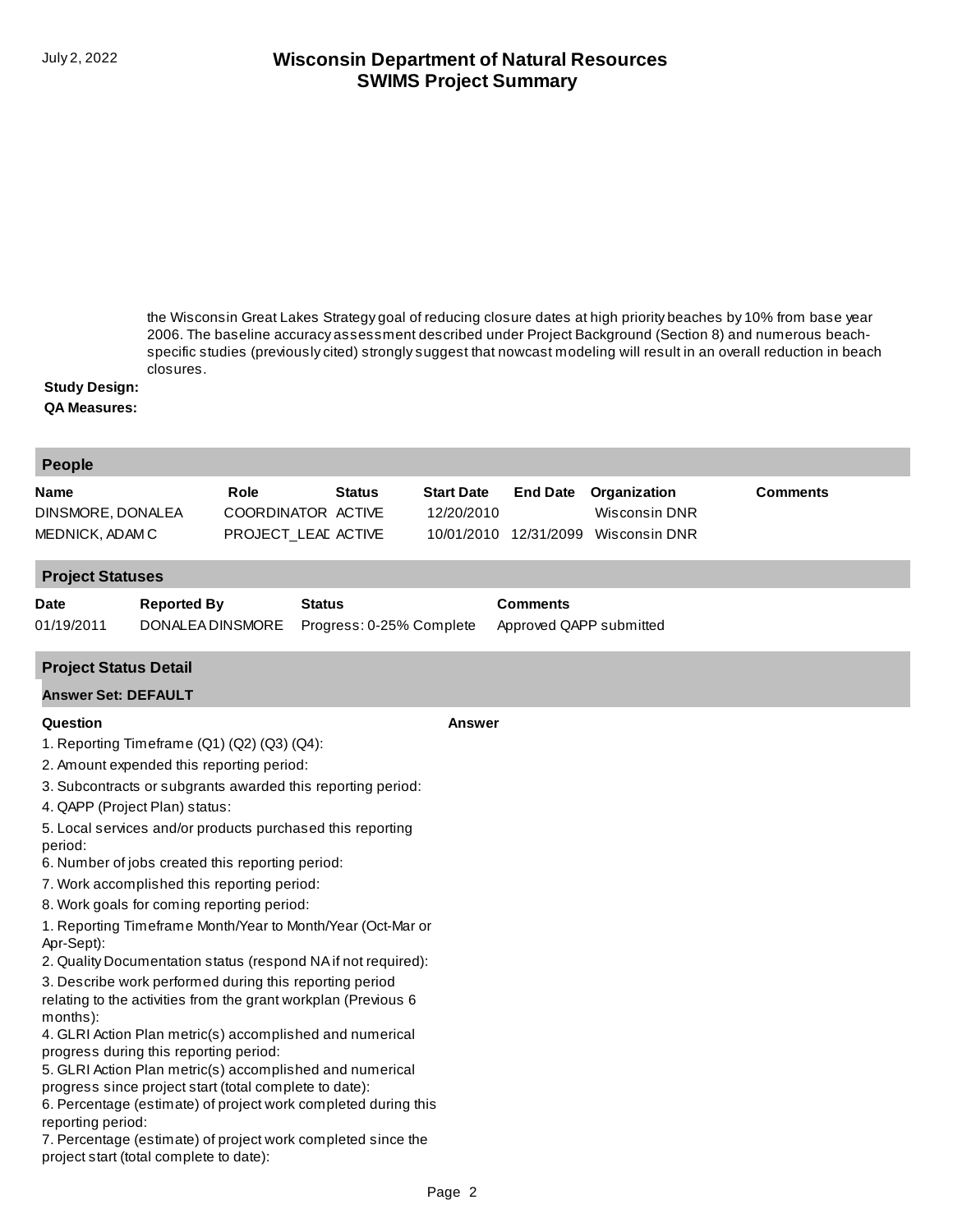## **SWIMS Project Summary** July 2, 2022 **Wisconsin Department of Natural Resources**

#### **Question Answer**

8. Is project work on schedule? If no, please explain.

9. If a problem was encountered, describe the problem and action(s) taken to correct it.

10. What work is projected during the next reporting period? (Next 6 months):

11. Will the project take longer than the approved project period? If so, have you requested an extension in writing to the grant coordinator?

12. Amount expended this reporting period (can be

approximate) If no amount expended, explain why.

13. Is project invoicing/expenditures up to date? If invoicing is

more than 3 months overdue, explain why.

14. Were any significant changes (>10% of the total project amount) made to the project budget? If so, have you notified the grant coordinator in writing?

| <b>Actions</b>             |                                                                                      |              |                 |                 |  |
|----------------------------|--------------------------------------------------------------------------------------|--------------|-----------------|-----------------|--|
| Action                     | <b>Detailed Description</b>                                                          | <b>Start</b> | <b>End Date</b> | <b>Status</b>   |  |
| Information and Education  | Expand operational nowcasting of beach<br>water quality Lakes Michigan and Superior. | 10/01/2010   | 12/31/2099      | <b>PROPOSED</b> |  |
| <b>Monitoring Stations</b> |                                                                                      |              |                 |                 |  |
|                            |                                                                                      |              |                 |                 |  |

| <b>Station ID</b>                         |                    | <b>Name</b><br><b>Comments</b>                      |                               |                     |                                |                 |  |
|-------------------------------------------|--------------------|-----------------------------------------------------|-------------------------------|---------------------|--------------------------------|-----------------|--|
| <b>Assessment Units</b>                   |                    |                                                     |                               |                     |                                |                 |  |
| <b>WBIC</b>                               | <b>Segment</b>     | <b>Local Name</b>                                   |                               |                     | <b>Official Name</b>           |                 |  |
| <b>Lab Account Codes</b>                  |                    |                                                     |                               |                     |                                |                 |  |
| <b>Account Code</b>                       | <b>Description</b> |                                                     |                               |                     | <b>Start Date</b>              | <b>End Date</b> |  |
| <b>Forms</b>                              |                    |                                                     |                               |                     |                                |                 |  |
| <b>Form Code</b>                          | <b>Form Name</b>   |                                                     |                               |                     |                                |                 |  |
| <b>Methods</b>                            |                    |                                                     |                               |                     |                                |                 |  |
| <b>Method Code</b>                        |                    | <b>Description</b>                                  |                               |                     |                                |                 |  |
| <b>Fieldwork Events</b>                   |                    |                                                     |                               |                     |                                |                 |  |
| <b>Start Date</b>                         | <b>Status</b>      | <b>Field ID</b>                                     | <b>Station ID</b>             | <b>Station Name</b> |                                |                 |  |
| <b>Documents</b>                          |                    |                                                     |                               |                     |                                |                 |  |
| <b>Title</b><br><b>Beach Nowcast QAPP</b> |                    | <b>Description</b><br>Appendix 2 to approved QAPP - | <b>Author</b><br>Adam Mednick |                     | <b>Published</b><br>01/19/2011 | <b>Comments</b> |  |

| <b>Title</b>                               | <b>Description</b>                                      | Author        | <b>Published</b> | <b>Comments</b> |
|--------------------------------------------|---------------------------------------------------------|---------------|------------------|-----------------|
| Beach Nowcast QAPP<br>Appendix 2           | Appendix 2 to approved QAPP -<br><b>Sanitary Survey</b> | Adam Mednick  | 01/19/2011       |                 |
| Nowcast Modeling GLRI<br>Proposal, Mednick |                                                         | Mednick, Adam | 01/28/2011       |                 |
| Semi-Annual Grant Report<br>$9/10 - 4/11$  | <b>GLRI</b> grant progress                              | Adam Mednick  | 05/15/2011       |                 |
| Semi-Annual Report 5/11-<br>10/11          | Grant report to EPA                                     | Adam Mednick  | 11/15/2011       |                 |